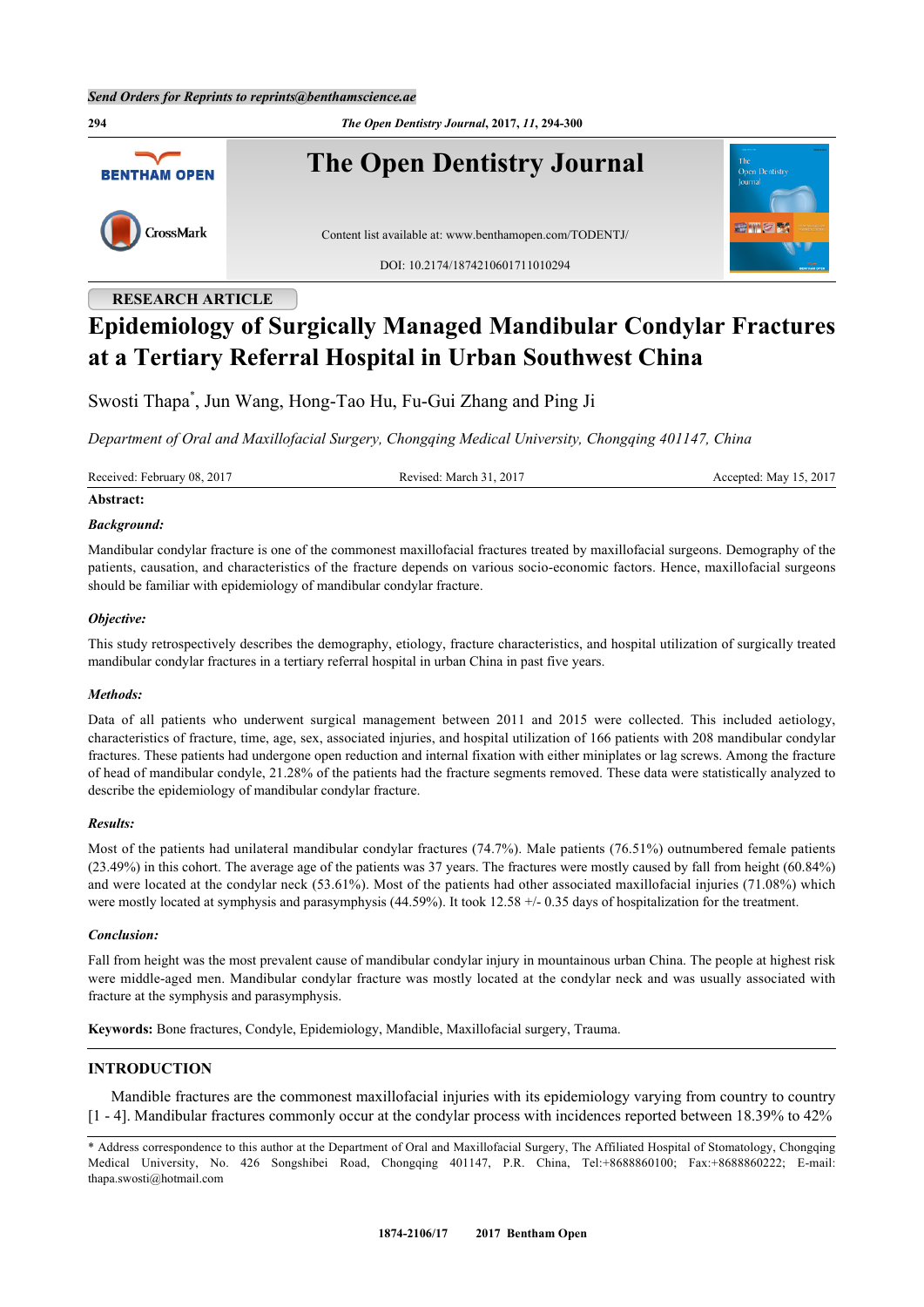[\[1](#page-5-0), [2,](#page-5-2) [5,](#page-5-3) [6](#page-5-4)]. A number of epidemiological studies of mandibular trauma have guided the maxillofacial surgeons in anticipating and diagnosing traumatic mandibular fractures, but only few of the studies have focused on the condylar region.

The causes of mandibular fractures have varied with time and place which have been attributed to age groups, culture, lifestyles, temporal factors, and socioeconomic status. Physical assaults [[1,](#page-5-0) [5](#page-5-3) - [7\]](#page-6-0), road traffic accidents [\[1](#page-5-0), [2](#page-5-2), [6](#page-5-4) - [8\]](#page-6-1), falls [[6,](#page-5-4) [7](#page-6-0)], and sports-related injuries [[9\]](#page-6-2) are the major causes stated. Characteristics and location of mandibular fractures are related to the mechanism of injury and other variables such as age and gender. Similar pattern is expected in mandibular condylar fractures. Descriptive studies are the first step to understand the impact of health problem in a population. It is, therefore, imperative to understand the distribution, causation, and characteristics of mandibular condylar fractures for effective preventive and treatment efforts. This retrospective study aims to discuss the demography, causation, fracture characteristics, and hospital utilization of mandibular condylar fractures which were surgically treated at the Affiliated Stomatology Hospital of Chongqing Medical University over a five-years period. Affiliated Hospital of Stomatology of Chongqing Medical University is a tertiary referral center dedicated to dental surgery in Chongqing where cases needing specialist care are referred to from periphery hospitals. Chongqing is one of the youngest and most populous cities of China which lies in the mountainous region and has experienced the fastest socio-economic growth.

## **MATERIALS AND METHODS**

This retrospective study included patients who underwent surgical treatment of mandibular condylar fracture between January 2011 and December 2015 in the Department of Oral and Maxillofacial Surgery at the Affiliated Hospital of Stomatology of Chongqing Medical University. The patient's identity, gender, age, etiology, date of injury, date of hospital admission, treatment received, date of treatment, date of discharge, characteristics of the fractures, and the associated injuries were noted from clinical records.

The demographic data of age and gender were statistically analyzed to describe any significant correlation to other variables of causation, hospital utilization, or fracture characteristics. The etiology of the mandibular condylar fractures included road traffic accident, fall from height, fall at ground level, assault, and work-place injuries. The fractures were classified into three sub regions according to specific landmarks and reference lines as fracture of condylar head, fracture of condylar neck, and fracture of condylar base [[10\]](#page-6-3). The associated maxillofacial injuries were noted.

Those who had fractures of condylar neck and condylar base were fixed with titanium miniplates. Open treatment of fracture of head of mandibular condyle is controversial; but indications and treatment methods have been suggested in a number of studies [[11](#page-6-4) - [14](#page-6-5)]. Fractures of head of the mandibular condyle were approached by preauricular surgical approach and received either lag screws (61.7%) or titanium miniplates (17.02%) for osteosynthesis. Eleven cases of mandibular condylar head (21.28%) had the fragment segment removed by open method as described in previous studies [[12,](#page-6-6) [15,](#page-6-7) [16\]](#page-6-8). The hospital utilization of patients was assessed as the interval between trauma and admission, between admission and surgery, and length of hospital stay.

The descriptive statistical analysis was conducted and figures generated using LibreOffice Calc spreadsheets. To analyze the relationships between multiple groups the Freeman-Halton extension of Fisher's Exact Test and Student's T test or ANOVA were performed. All hypotheses were verified at significance level equal to 0.05.

Ethical approval was sought and obtained, prior to commencement of the study taking place, from the ethics committee at the Affiliated Hospital of Stomatology of Chongqing Medical University Institutional Review Board.

#### **RESULTS**

There were 166 patients who had presented with 208 mandibular condylar fractures that were operated in the study period between 2011 and 2015 at the Affiliate Hospital of Stomatology of Chongqing Medical University. One hundred and twenty four (74.7%) had unilateral and 42 (25.3%) had bilateral mandibular condylar fractures, and this ratio was not affected statistically by age, sex, nor causation of fracture. Male patients (76.51%) clearly outnumbered female patients  $(23.49%)$  ( $p < 0.0001$ ). The mean age of both the genders was identical (male *vs* female, 37.06 +/- 1.25 years *vs*. 37.13 +/- 2.43 years) with age ranging between 12 years and 70 years (Fig. **[1](#page-1-0)**).

<span id="page-1-0"></span>Of the 166 patients, 47 (28.31%) had fracture of condylar head, 89 (53.61%) had fracture of condylar neck, and 30 (18.07%) had fracture of condylar base (Fig. **[2a](#page-2-0)**). Fracture of condylar neck was seen more frequently in all age groups (Fig. **[2b](#page-2-0)**) and both the sexes (Fig. **[2a](#page-2-0)**).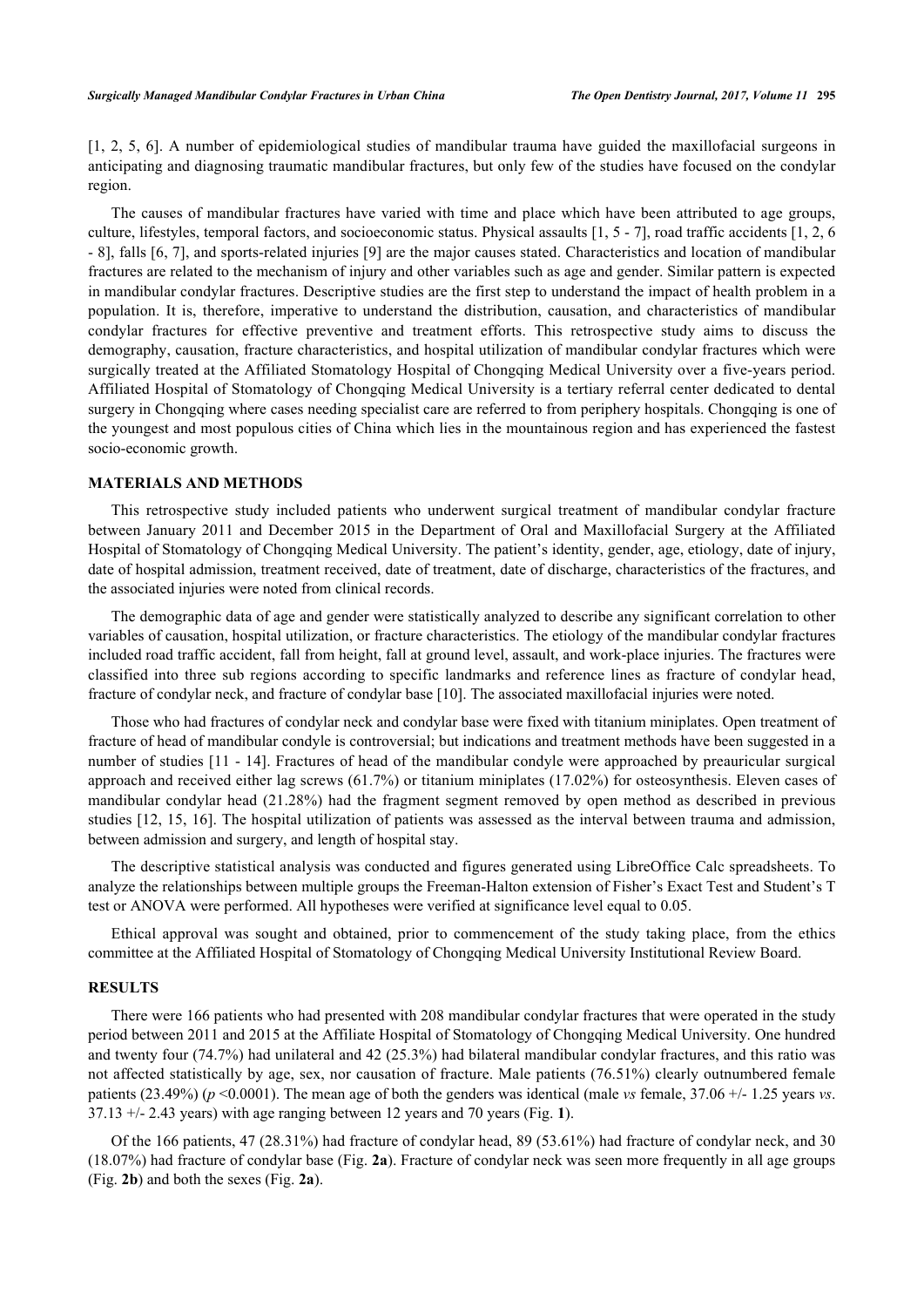

<span id="page-2-0"></span>**Fig. (1).** Patients' age range from 12 to 70 years with most of the patients belonging to the age groups between 20 years and 50 years.



**Fig. (2).** Location of fracture is classified into three subregions - fracture of the condylar base (18.07%), fracture of condylar head (28.32%), and fracture of condylar neck (53.61%). Fracture of neck was most prevalent in both the sexes (Fig. 2a) and in all agegroups (Fig. 2b).

<span id="page-2-1"></span>Fall from height (60.84%), road traffic accident (17.47%), assault (7.83%), fall at ground level (7.83%), and workrelated injuries (6.02%) were the causes of maxillofacial trauma (Fig. **[3](#page-2-1)**). Fall from height was the commonest cause of fractures in both male (58.27%) and female (69.23%) patients (Fig. **[3b](#page-2-1)**) in all the age groups (Fig. **[3c](#page-2-1)**). This was followed by road traffic accident which constituted only 17.47% of the total cases.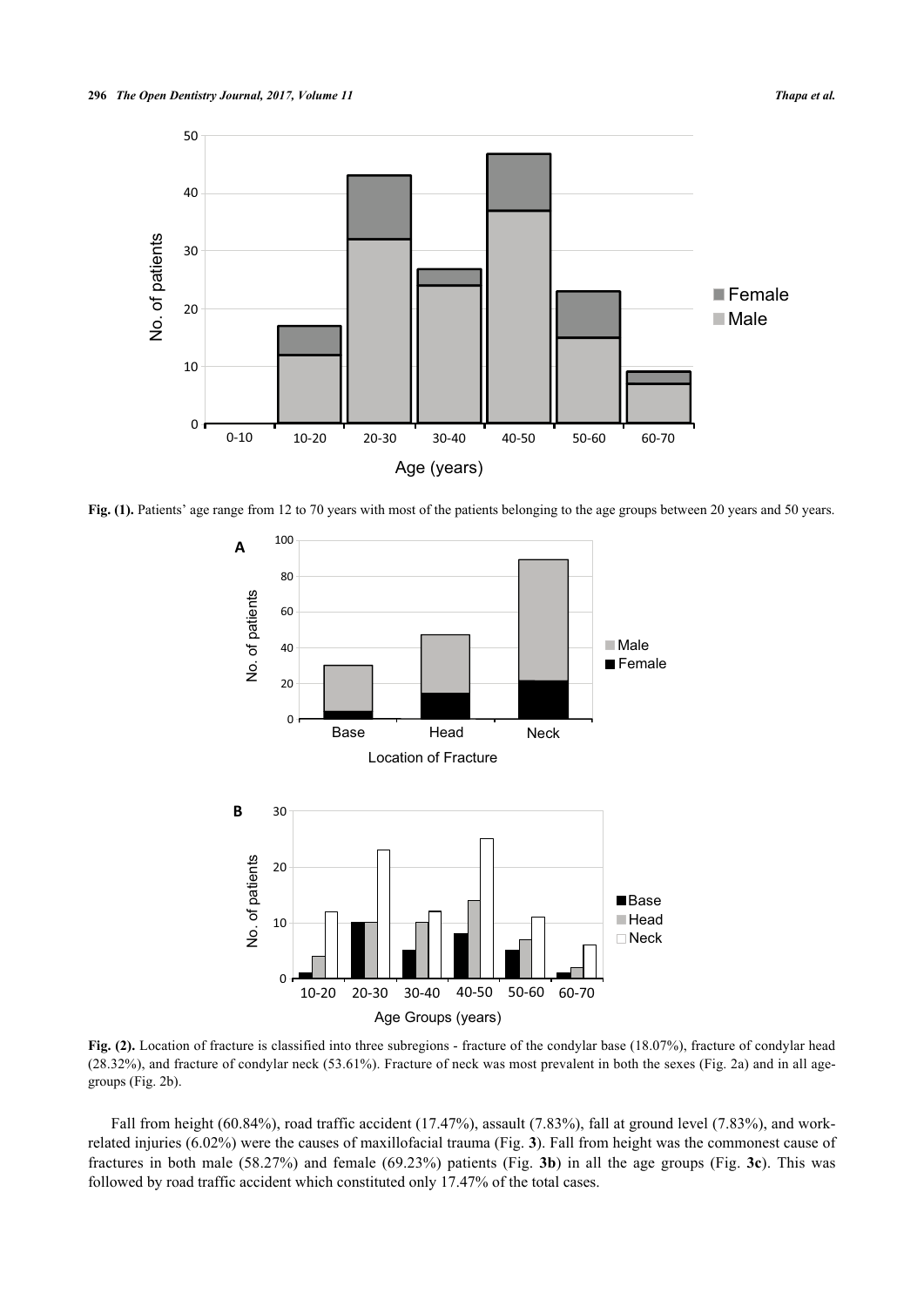

**Fig. (3).** Assault, fall at ground level (Fall G), fall from height (Fall H), road traffic accidents (RTA), and work-related injuries caused the maxillofacial injuries. It was dominated by fall from height every year in the study period (Fig. 3a), in both the genders (Fig. 3b), and in all age-groups (Fig. 3c).

Forty eight (28.92%) condylar fractures were recorded without any other associated maxillofacial fractures. Seventy four (44.59%) condylar fractures were associated with fractures at mandibular symphysis and parasymphyseal area. Other maxillofacial injuries associated with mandibular condylar fracture were noted at mandibular body (12.65%), dentoalveolar region (8.43%), mandibular angle (7.23%), maxilla (3.01%), and zygomatic bone (4.22%) (Table **[1](#page-3-0)**) .

<span id="page-3-0"></span>**Table 1. No of cases and percentages of fractures of condylar base, fractures of condylar head, and fractures of condylar neck associated with fractures at other regions.**

|      | <b>Injuries Associated with Mandibular Condyle Fracture</b> |                      |                         |                        |                               |                |            |
|------|-------------------------------------------------------------|----------------------|-------------------------|------------------------|-------------------------------|----------------|------------|
|      | None                                                        | <b>Dentoalveolar</b> | <b>Mandibular Angle</b> | <b>Mandibular Body</b> | Symphyseal/<br>Parasymphyseal | <b>Maxilla</b> | Zygomatic  |
| Base | (20%)                                                       | $10\%)$              | $(10\%)$                | $(6.67\%)$             | 16<br>$(53.33\%)$             | $(0\%)$        | $(3.33\%)$ |
| Head | 10<br>(21.28%)                                              | $(8.51\%)$           | $(10.64\%)$             | $(10.64\%)$            | 26<br>$(55.32\%)$             | $(0\%)$        | $(4.25\%)$ |
| Neck | 32<br>$(35.96\%)$                                           | (7.87%)              | $(4.49\%)$              | 14<br>(15.73%)         | 32<br>$(35.96\%)$             | $(5.62\%)$     | $(4.49\%)$ |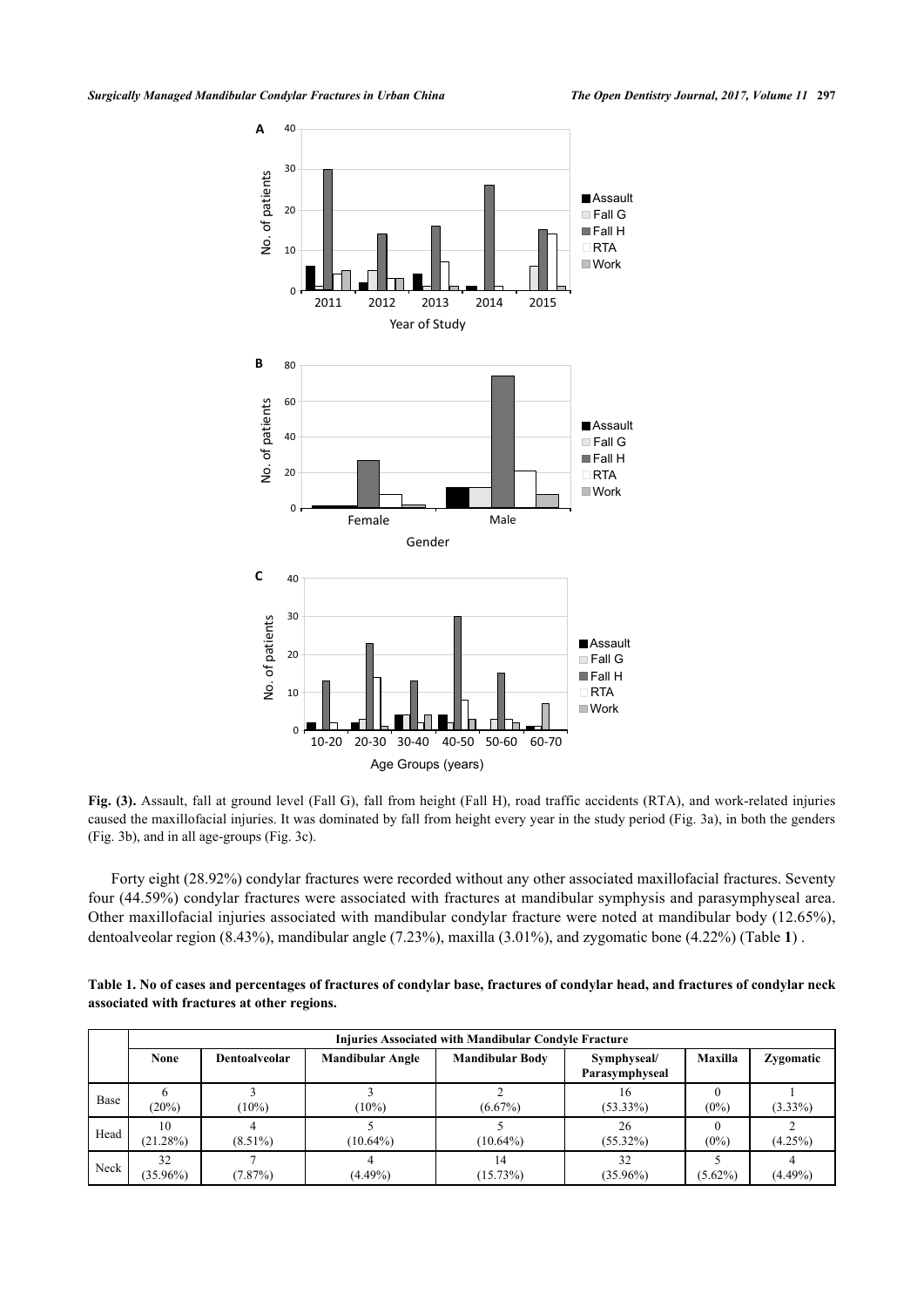Of the 166 injured, 27 were admitted on the same day as the injury for the surgery; and 122 were admitted on the same week as the injury for the surgery. The mean number of days from injury to admission was 6.24+/-0.61 days. The patients admitted underwent surgery on 4.61 +/-0.28 days after the admission and were discharged 7.96+/-0.17 days after the surgery. This time periods did not significantly vary between age-groups, genders, fracture location, nor the cause of the fracture (Fig. **[4](#page-4-0)**).

<span id="page-4-0"></span>

**Fig. (4).** Mean days from injury to admission, admission to surgery and surgery to discharge were 6.24+/-0.61 days, 4.61+/-0.28 days and 7.98+/-0.17 days respectively with mean days of hospitalization totaling to 12.54+/-0.35 days. When compared between different categories, there were no statistically significant difference. (RTA, road traffic accident; Fall H, fall from height; Fall G, fall at ground level).

#### **DISCUSSION**

Epidemiological studies of fractures guide in preventive, diagnostic, and therapeutic planning. This study was conducted in Chongqing which represents urban China. One hundred and sixty six patients who were admitted for surgical treatment for mandibular condylar fracture in a period of five years were analyzed. The male to female ratio in general population of Chongqing is 1.02 compared to 3.26 in our study population. Male predominance has been previously well established suggesting that men engage in activities of higher risk and suffer more severe mandibular trauma [\[1](#page-5-0), [2,](#page-5-2) [6](#page-5-4) - [8](#page-6-1)]. Mandibular condylar fractures were found to be more common in middle adulthood which could be assumed to be for the same reason.

Causes of mandibular injury who receive surgery vary in accordance with demographic and sociological factors and referral practices. Studies from different parts of the world have ranked falls [\[6](#page-5-4), [7\]](#page-6-0), road traffic accidents [[1](#page-5-0), [2,](#page-5-2) [6](#page-5-4), [8\]](#page-6-1), physical assaults [[1,](#page-5-0) [5](#page-5-3) - [7\]](#page-6-0), and sports injuries [[9\]](#page-6-2) as major causes of the mandibular fractures. Falls contributed to three fifth of the mandibular condylar fractures (60.84%) in our study population with others contributing to only a small number. Fall from height has been identified as an important cause of trauma in mountainous Chongqing with most related to their work altitude and remaining related to daily life, suicide attempts, drug abuse, alcohol, and criminal behavior [[17,](#page-6-9) [11\]](#page-6-4). Road traffic accident and physical assaults are also expected to be the major cause of fractures related to trauma in urban area. But, low incidence or road traffic accidents (17.47%) and assault (7.83%) in our population suggests efficiency of modern safety majors and prevailing law and order [\[8](#page-6-1)].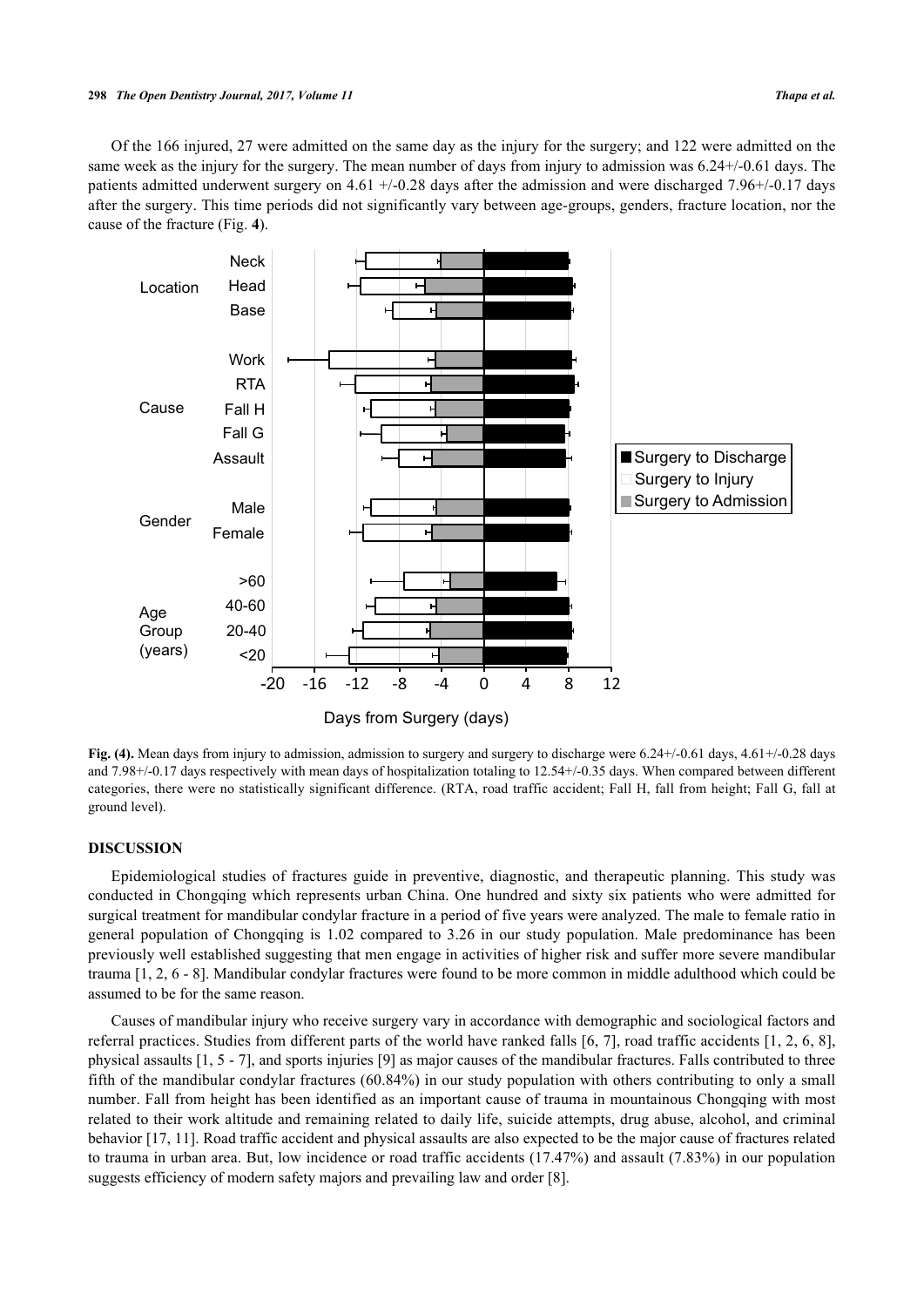Fracture characteristics described depend on the mechanism and severity of the injury and the patient related variables. Symphysis and parasymphysis are the most common sites of injuries related to mandibular condylar fractures in different studies [\[7](#page-6-0), [8](#page-6-1)]. Our study population suffered mandibular condylar fracture mostly due to falls with fractures located at the neck of the mandibular condyle and were most often related to fractures at the symphysis and parasymphysis. This was not statistically related to gender or the age of the patients.

Cost of the treatment and days of convalescence largely depend on the treatment received and hospital utilization. Treatment, to be effective, should be timely delivered at the most optimal cost and at the shortest possible days of hospitalization. These factors depend on individual institutional protocols that are tailored according to the pattern of injuries treated and treatment given. The parameters analyzed were days from injury to hospital admission and length of hospital stay which were found to be constant in the years studied and were affected by neither the patient nor the fracture characteristics.

Selection bias is a limitation of this study towards more severe injuries because the patients with mandibular condylar fractures who did not require surgical management were not represented in this study.

# **CONCLUSION**

This is a descriptive study of patients with mandibular condylar fracture who were treated with open surgical intervention at a single tertiary referral center in mountainous urban China. These fractures were mostly due to fall from height. The middle-aged men were found to be the ones at the highest risk of such injury. Most of the fractures occurred at the neck and were associated to injury at the symphysis and parasymphysis. Appropriate surgical treatment done as per the protocol followed at the institute required an average of 12 days of hospital stay.

# **ETHICS APPROVAL AND CONSENT TO PARTICIPATE**

Not applicable.

# **HUMAN AND ANIMAL RIGHTS**

No Animals/Humans were used for studies that are base of this research.

## **CONSENT FOR PUBLICATION**

Not applicable.

# **CONFLICT OF INTEREST**

The author (editor) declares no conflict of interest, financial or otherwise.

## **ACKNOWLEDGEMENTS**

This research is funded by, Chongqing Yubei District Commission on Science and Technology (#2015-#01 PJ).

# **REFERENCES**

- <span id="page-5-0"></span>[1] Chrcanovic BR, Abreu MH, Freire-Maia B, Souza LN. 1,454 mandibular fractures: A 3-year study in a hospital in Belo Horizonte, Brazil. J Craniomaxillofac Surg 2012; 40(2): 116-23. [\[http://dx.doi.org/10.1016/j.jcms.2011.03.012](http://dx.doi.org/10.1016/j.jcms.2011.03.012)] [PMID: [21458284\]](http://www.ncbi.nlm.nih.gov/pubmed/21458284)
- <span id="page-5-2"></span>[2] Motamedi MH. An assessment of maxillofacial fractures: A 5-years study of 237 patients. J Oral Maxillofac Surg 2003; 61(1): 61-4. [\[http://dx.doi.org/10.1053/joms.2003.50049](http://dx.doi.org/10.1053/joms.2003.50049)] [PMID: [12524610\]](http://www.ncbi.nlm.nih.gov/pubmed/12524610)
- [3] Brasileiro BF, Passeri LA. Epidemiological analysis of maxillofacial fractures in Brazil: A 5-years prospective study. Oral Surg Oral Med Oral Pathol Oral Radiol Endod 2006; 102(1): 28-34. [\[http://dx.doi.org/10.1016/j.tripleo.2005.07.023\]](http://dx.doi.org/10.1016/j.tripleo.2005.07.023) [PMID: [16831669](http://www.ncbi.nlm.nih.gov/pubmed/16831669)]
- <span id="page-5-1"></span>[4] Haug RH, Prather J, Indresano AT. An epidemiologic survey of facial fractures and concomitant injuries. J Oral Maxillofac Surg 1990; 48(9): 926-32. [\[http://dx.doi.org/10.1016/0278-2391\(90\)90004-L](http://dx.doi.org/10.1016/0278-2391(90)90004-L)] [PMID: [2395044\]](http://www.ncbi.nlm.nih.gov/pubmed/2395044)
- <span id="page-5-3"></span>[5] Reddy NV, Reddy PB, Rajan R, *et al.* Analysis of patterns and treatment strategies for mandibular condyle fractures: Review of 175 condyle fractures with review of literature. J Maxillofac Oral Surg 2013; 12(3): 315-20. [\[http://dx.doi.org/10.1007/s12663-012-0428-9\]](http://dx.doi.org/10.1007/s12663-012-0428-9) [PMID: [24431859](http://www.ncbi.nlm.nih.gov/pubmed/24431859)]
- <span id="page-5-4"></span>[6] Bormann K-H, Wild S, Gellrich N-C, *et al.* Five-years retrospective study of mandibular fractures in Freiburg, Germany: Incidence, etiology,